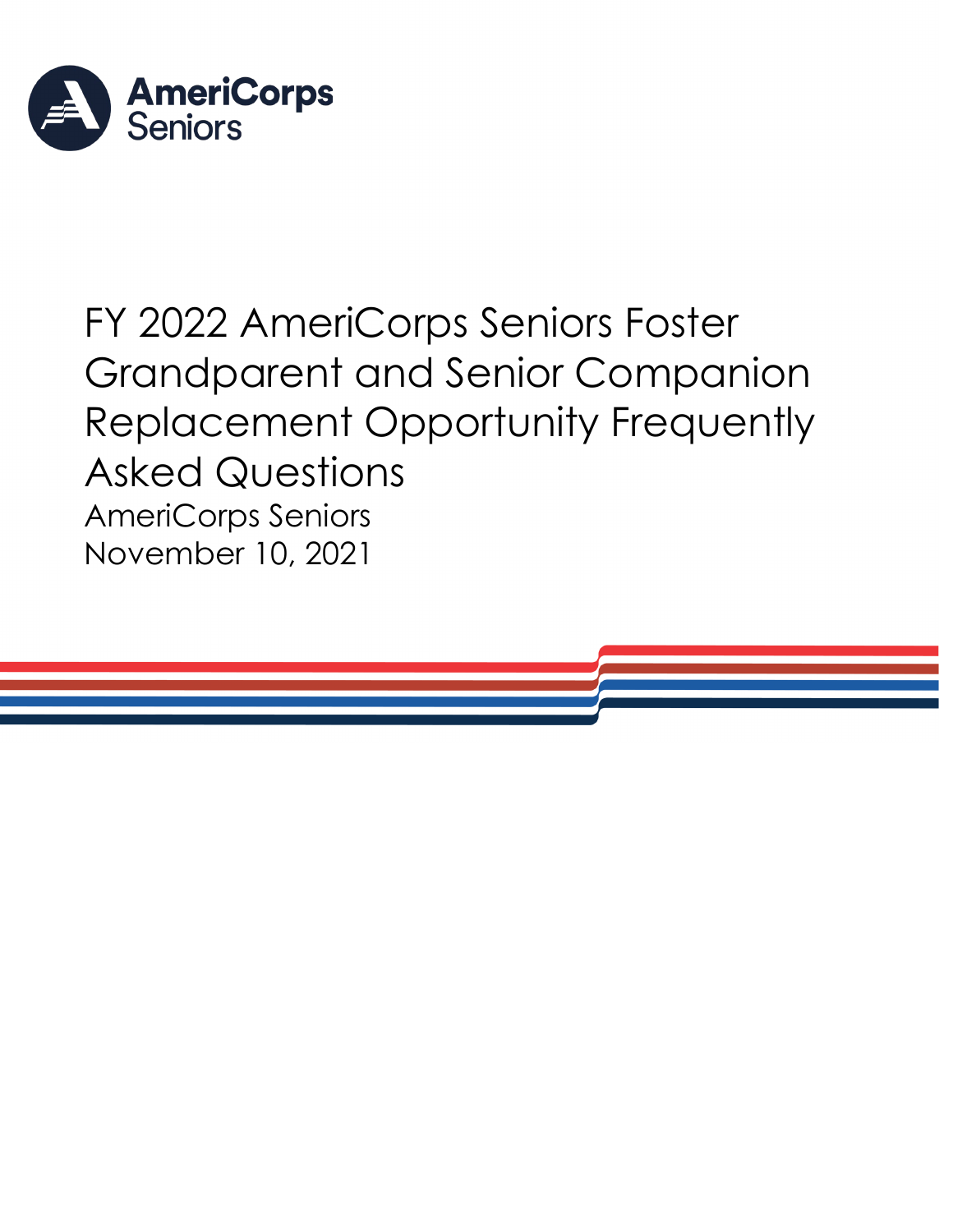# Table of Contents

# <span id="page-1-0"></span>Award Information

#### **1.1 Is a separate application needed for each available area listed in Appendix A?**

No. Applicants may apply to as many opportunities as they wish in one application, provided that they are able to demonstrate sufficient local knowledge, presence, and administrative capacity to successfully sponsor each opportunity. Applicants interested in applying for opportunities in both programs would need to submit a separate application for each program.

#### **1.2 How does my organization determine how much federal funding we should apply for?**

AmeriCorps Seniors expects to make awards with a minimum federal funding level of \$260,000.00 and 40 VSY. The final award amounts will vary as determined by the scope of the projects. Applicants are encouraged to propose the funding amount that will best allow them to meet the needs of the respective service location(s). Regardless of the funding request, all applicants are required to follow the calculation of 1 VSY for every \$6,5000 in funding requested (For example; 40 VSYs x \$6,500.00 = \$260,000).

#### **1.3 How will my application be scored if my organization applies for three service opportunities and another organization apply for four service opportunities but in our applications, we propose to serve two of the same counties?**

All applications will be scored based Section E Application Review Information in the NOFO. The proposed service area will be considered in the overall scoring of the application. Final funding decision will be made based on the amount of federal funding available and the quality of the applications.

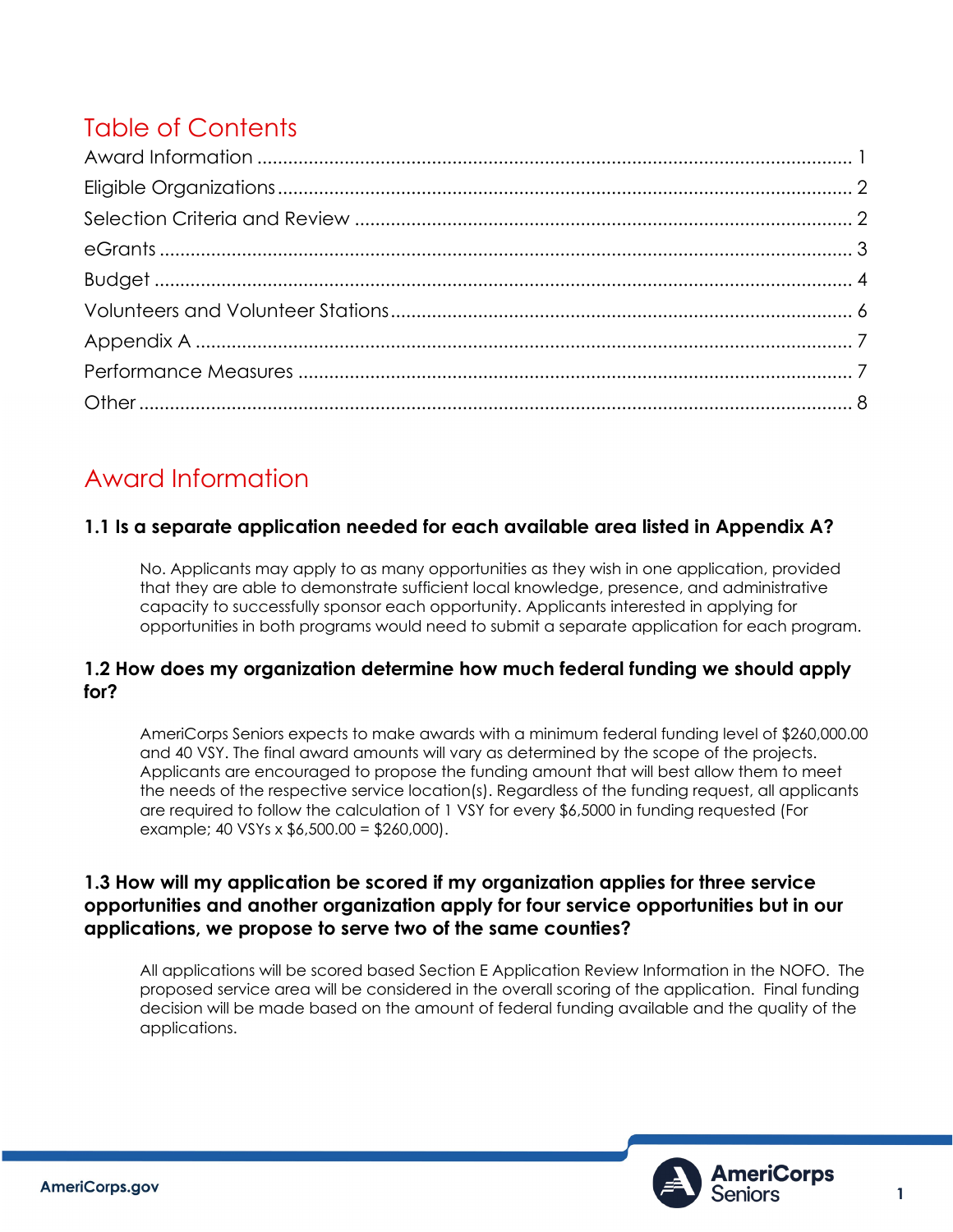# <span id="page-2-0"></span>Eligible Organizations

#### **2.1 Can two or more organizations jointly apply for one grant?**

No. One organization must be identified as the sponsor organization. Other organizations can become volunteer stations but would not be considered the grantee. AmeriCorps Seniors does not allow sub-awards.

#### **2.2. We are in the process of becoming a new non**‐**profit and do not yet have an EIN, IRS non**‐**profit status document, or a 990. Can we still apply?**

No. The applicant organization must be an established non‐profit at the time the application is submitted. If the organization does not yet have a 501(c) non‐profit designation the organization is not eligible to apply. Written proof that an organization has a 501(c) non-profit designation by the Secretary of State (or similar governmental organization in your state) would be sufficient documentation for the documentation requirement #14 in the Grant Application Instructions.

#### **2.3. If the geographic area I wish to serve is not listed in Appendix A, can I apply for that service area?**

No.

#### **2.4. My organization would like to apply for an opportunity listed in Appendix A, but we are located outside of the geographic service area. Can we still apply?**

Yes. However, if awarded, the project must serve, and have sufficient local presence, in the geographic service area exactly as it is described in Appendix A. Additional counties that are not listed in Appendix A cannot be added.

#### **2.5. Does a legal applicant need to have an address in the county?**

No. The legal applicant must have sufficient local presence to directly manage the proposed AmeriCorps Seniors grant. The operation of an AmeriCorps Seniors grant cannot be delegated to another organization, even if the other organization is an affiliate of the legal applicant.

#### **2.6. Are labor organizations eligible to apply?**

No.

# <span id="page-2-1"></span>Selection Criteria and Review

#### **3.1. How will applications be selected for funding?**

Applications will be selected for funding based on the strength of the applications responses to the questions outlined in the NOFO. As stated in the NOFO each application will be reviewed by a panel of AmeriCorps staff members. Amongst other factors, as detailed in the NOFO, the

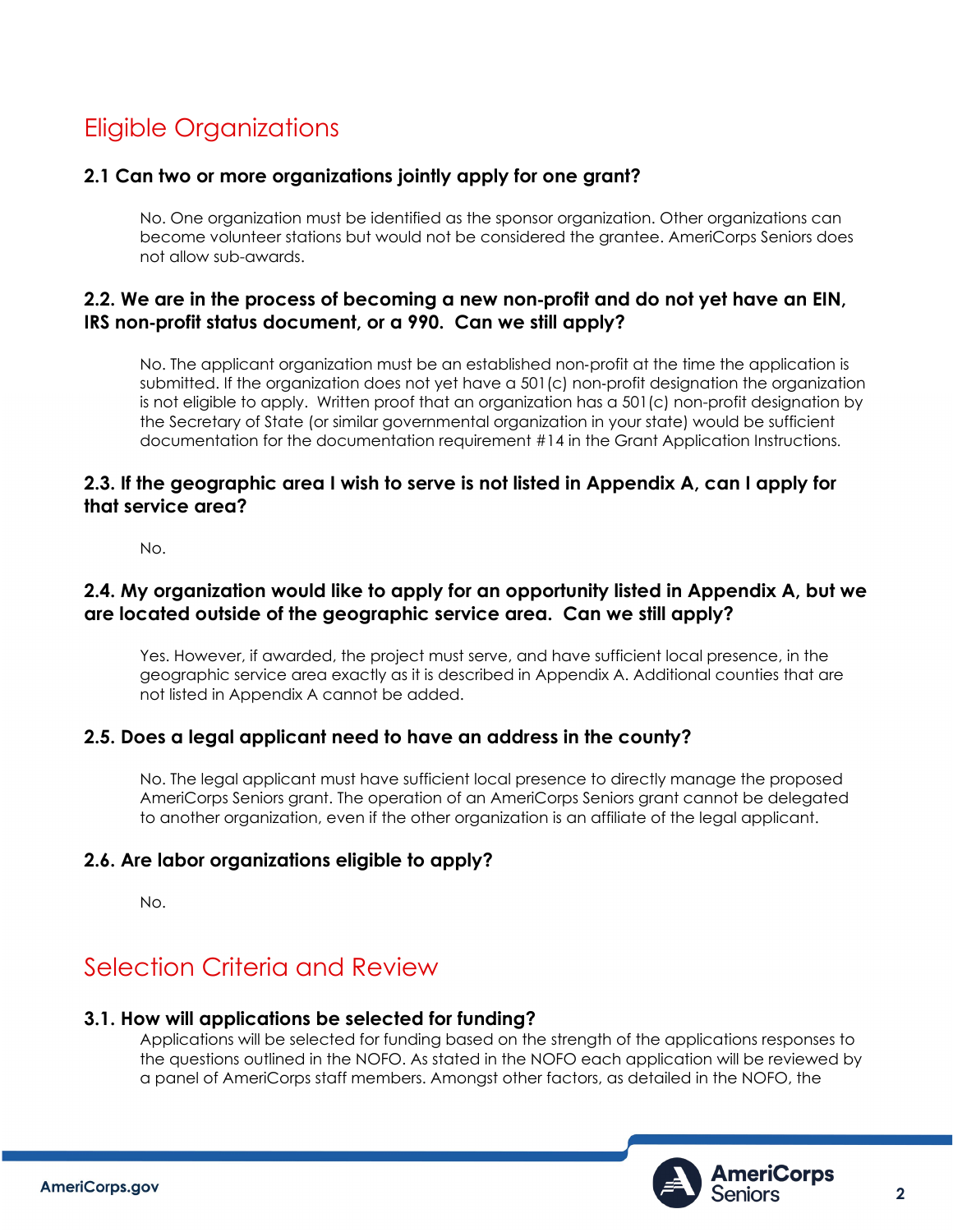results of those reviews will be provided to the AmeriCorps Seniors Director to inform funding decisions.

#### **3.2. How is the DUNS number used during the review?**

The DUNS number is one of the items considered during the financial review. A DUNS number directly ties to an organization's credit profile and should be obtained as soon as possible. An organization must have a DUNS number prior to submitting an application.

### <span id="page-3-0"></span>eGrants

#### **4.1. How do I enter my Authorized Representative name in my application?**

The Authorized Representative for your organization must login to eGrants with their own user account, click on the assurances and conditions, and submit the grant application. This will allow their name to show up as the authorized representative for the grant application.

#### **4.2. I cannot complete the validate function for the performance measures. When I go to validate, it says that you have to have a performance measure for all objectives. What am I doing wrong?**

It is likely that you have checked an objective on the first Performance Measure screen and have not entered a work plan for that objective. Contact the National Service Hotline at 1-800- 942-2677 or via webform if further assistance is needed.

#### **4.4. We intend to hire someone new for the project director position if the grant was awarded. Who should we enter as the project director in eGrants if that person is not yet hired?**

You may enter another person who is currently at your organization, such as the person who would be the project director's supervisor. The project director name can be updated later in eGrants if the grant is awarded.

#### **4.5. Our organization headquarters is located separately from where the FGP/SCP project office would be located. Which address should be listed as the project location address in eGrants?**

When creating the organization, enter the organization headquarters address (see the Grant Application Instructions). When entering the project location (see the Grant Application Instructions), enter the project location address.

#### **4.6. Are footnotes or endnotes allowed in the application narrative?**

No. eGrants does not support the use of footnotes or endnotes.

#### **4.7. Is there a specific font or font size that should be used for the narrative?**

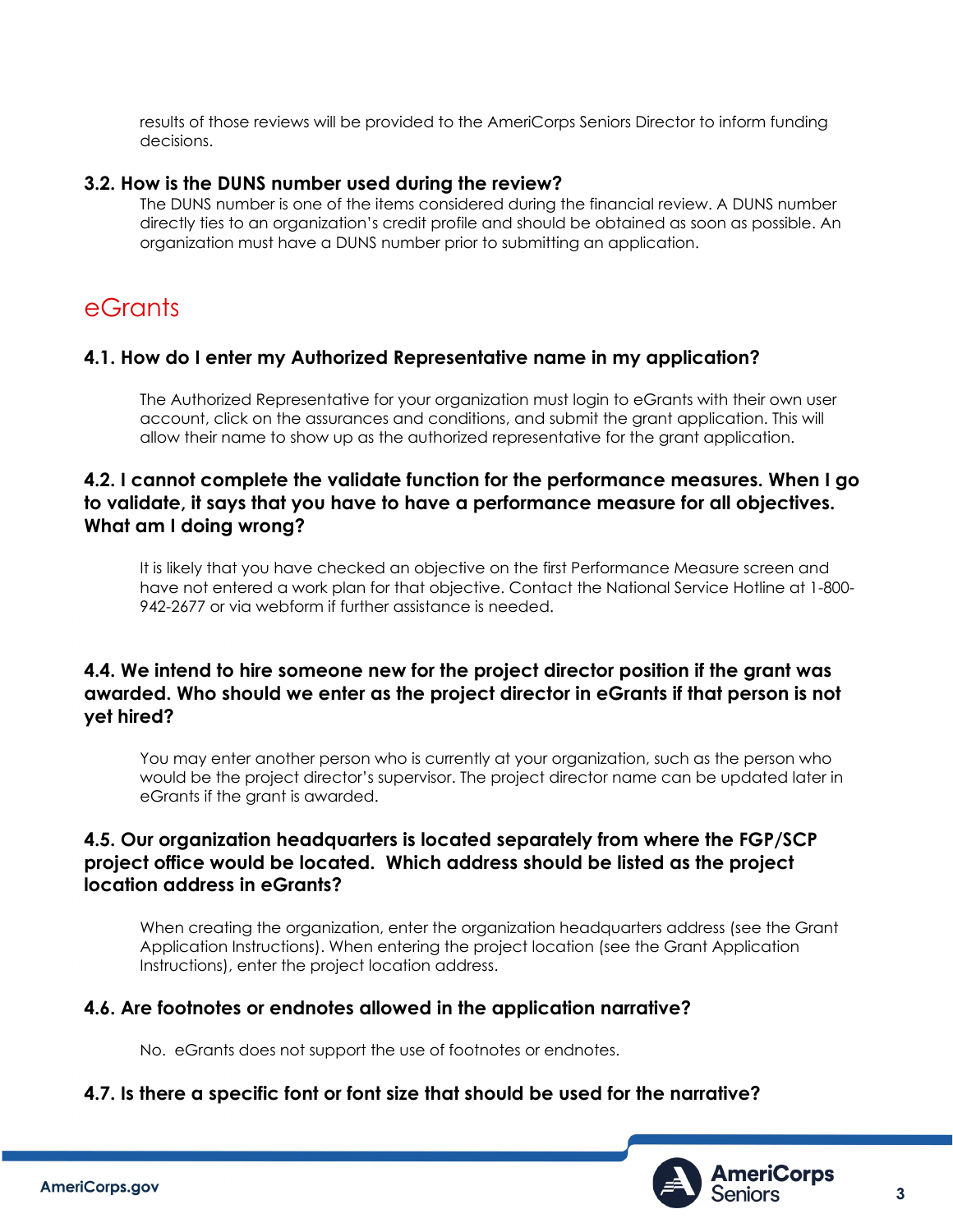eGrants will format all font entered to a specific size. Font size cannot be altered in eGrants.

#### **4.8. In order to estimate the length of my narratives, I am trying to set up my Microsoft Word document to correspond exactly with the spacing and font size that eGrants uses for the printable version of an application. What spacing and font does the eGrants system use?**

The eGrants system uses Georgia font, 11 point. The line spacing is 1.8, multiple. The header is 0.81" from the top, the footer is 0.24" from the bottom, the left indentation is 0.08", and the right indentation is 0.12".

#### **4.9. When I view the printable version of my application in eGrants, part of the service activity description is cut off by a page break and is not included on the following page. Will reviewers be able to see the full description?**

Yes. We will ensure that during the review there is a process for reviewers to view the entire description.

#### **4.10. I have been emailing my required document(s) to 2022FGPSCPReplacement@cns.gov , but the documents section of my application in eGrants still shows 'not sent' next to each document. Why is this?**

You must manually update the document section of eGrants to indicate whether you have sent each document. It does not update automatically based on documents emailed.

#### **4.11. When I view the pdf of my application narratives, I see upside down question marks instead of the apostrophes and other special characters that I entered. How can I fix this?**

eGrants does not support the use of special characters. There is not a solution for this issue other than to type your narratives without special characters. Reviewers will be aware of this issue.

#### **4.12. Are tables allowed in the narratives section? If so, can the text within the tables be single**‐ **spaced?**

Tables are not permitted in the narrative section. eGrants only supports text.

# <span id="page-4-0"></span>Budget

#### **5.1. There are two sections to enter the Source of Matching Funds, one in Budget Section I and another in Budget Section II. Do I have to complete both?**

It depends on which sections contain your non‐federal funds. If you include non‐federal funds (grantee share) in the budget for both Budget Section I and Budget Section II, then you would complete the Source of Matching Funds in both Budget Section I and Budget Section II. If you

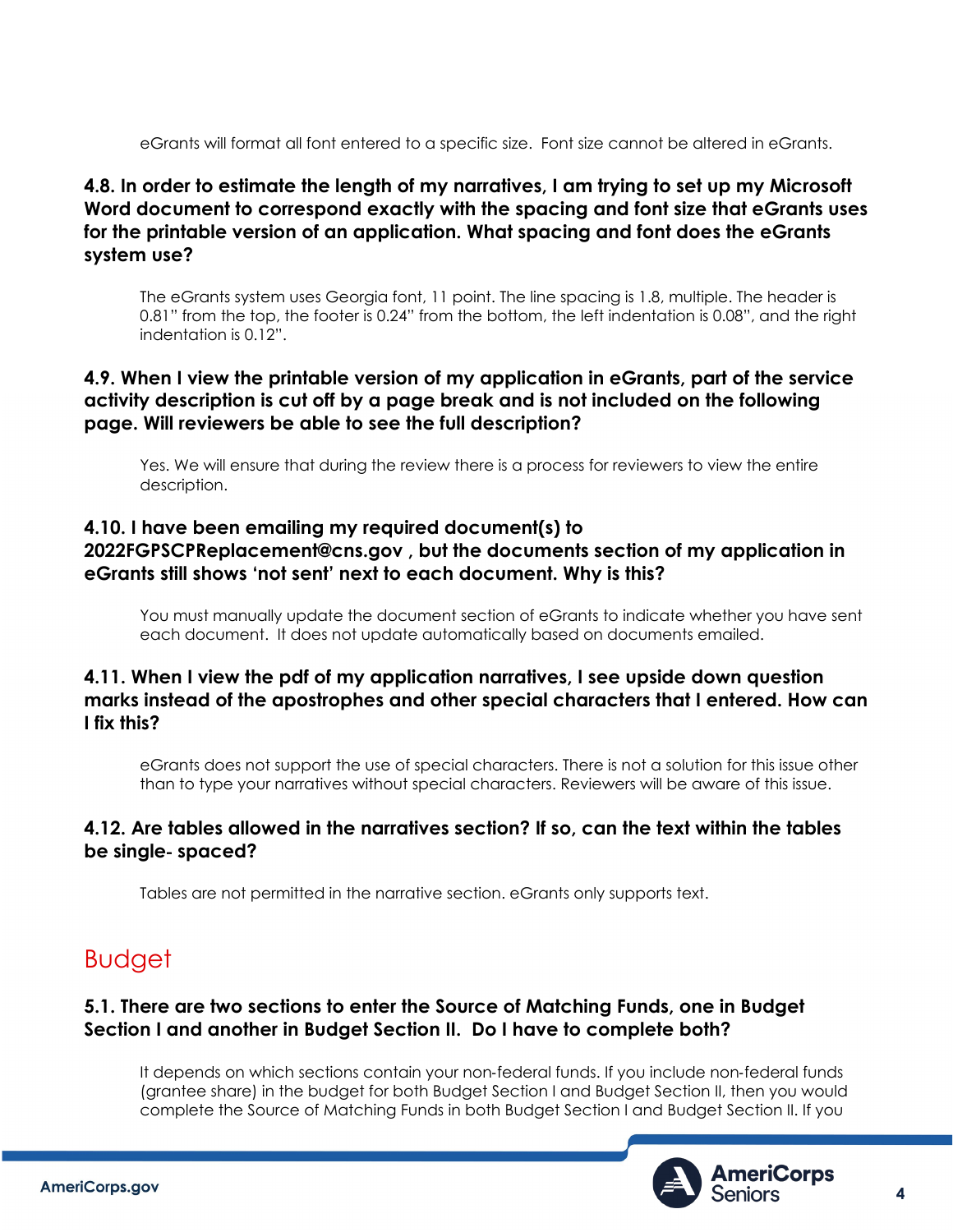only have non‐federal funds in one of the budget sections, then you would only complete the Source of Matching Funds for the particular section where you budget your grantee share.

#### **5.2. In the indirect cost budget section, if we enter our indirect costs in the grantee share column rather than the CNCS share column, do we have to submit our indirect cost rate agreement?**

No. Applicants are no longer required to submit an indirect cost rate agreement to AmeriCorps. Instead they enter the details of the approved agreement in eGrants, following the instructions in the Application Instructions.

#### **5.3. How do I know what volunteer insurance to include in the budget?**

For information about required volunteer insurance and other reimbursable expenses for AmeriCorps Seniors' Senior Companion Program (SCP) grants, please review the cost reimbursement section of the Federal Regulations at 45 CFR §2553.46; for information about required volunteer insurance and other reimbursable expenses for AmeriCorps Seniors' Foster Grandparent Program (FGP) grants, please review the cost reimbursement section of the Federal Regulations at 45 CFR §2552.46. A link to the Federal Regulations is found on page 4 of the Notice. Volunteer insurance could be obtained through an organization such as CIMA: http://www.cimaworld.com/nonprofits/protecting‐ volunteers/ or another volunteer insurance provider.

#### **5.4. Please clarify how the "Excess Amount" category is to be used in calculating the budget.**

The Excess column of the budget may be used to reflect the amount of non‐federal cash and in‐ kind contributions generated by a sponsor in excess of the required percentage. An applicant is not required to utilize the excess column but may do so if they choose. For instance, if project staff spend time on fundraising, the applicant may choose to reflect the amount of time spent on fundraising in the excess column as time spent on these activities cannot be paid for through AmeriCorps Seniors funds or through non‐federal funds that are part of the required non‐federal share.

#### **5.5. We do not yet have an approved negotiated indirect cost rate agreement, but we hope to have one in the next few months. How should we handle this?**

At the time the application is submitted, if an indirect cost rate agreement is not yet approved, the costs would have to be budgeted as direct costs. If the application is awarded and the indirect cost rate agreement is approved, an amendment could be done at a later time to adjust the budget for the new indirect cost rate agreement.

#### **5.6. Can federal funds from other sources be used towards the non**‐**federal match?**

Federal funds from other federal agencies, in most cases, are not allowed to be used as match on AmeriCorps Seniors grant awards. However, some federal agencies may specifically designate that their federal funding is allowed to be used as match on another federal award, such an AmeriCorps Seniors grant award. The applicant is responsible for determining whether a federal agency may allow their funding to be used as match on an AmeriCorps Seniors award.

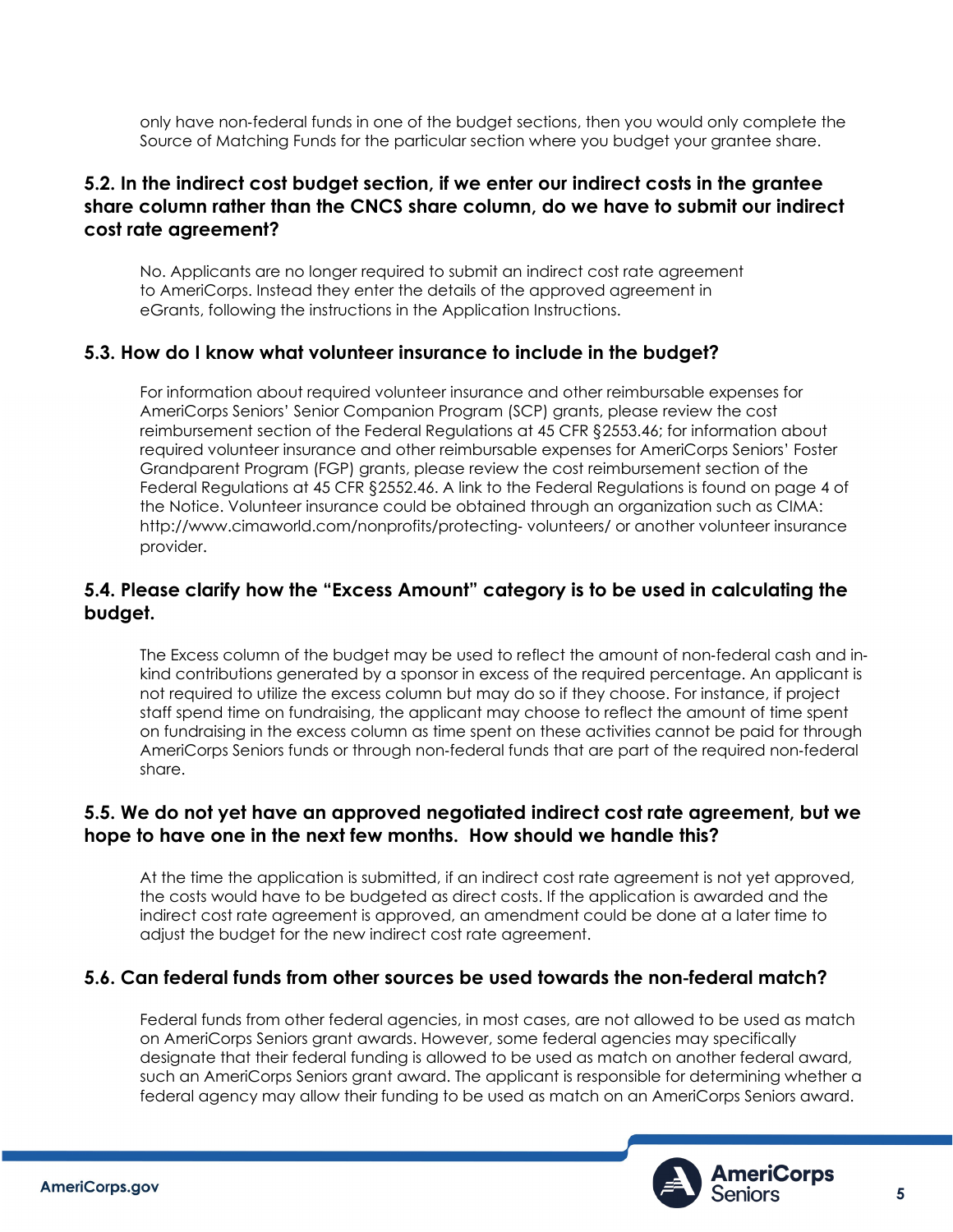All AmeriCorps Seniors grants must operate in accordance with the Uniform Administrative Requirements, Cost Principles, and Audits Requirements for Federal Awards (Uniform Guidance), which can be found on page 20 of the AmeriCorps Seniors FGP NOFO and page 21 on the AmeriCorps Seniors SCP NOFO.

#### **5.7. What is the length of time for the fiscal year or budget year for FGP/SCP?**

All AmeriCorps Seniors grants have a 12-month fiscal year.

#### **5.8. Should the source of Excess Funds be included in the budget section titled "Source of Funds"?**

No. The Source of Funds section is for the grantee share or non‐federal share of the budget.

#### **5.9. Where can I find a definition of allowable in**‐**kind funding?**

As stated in the Uniform Guidance, 2 CFR Part 200, third‐party in‐kind contributions means the value of non‐cash contributions (i.e. property or services) that – (a) benefit a federally assisted project or program; and (b) are contributed by non‐federal third parties, without charge, to a non‐federal entity under a federal award.

#### **5.10. Are dues for membership in the AmeriCorps Seniors Associations and other professional associations allowable as a grant cost? If so, how much do these dues typically cost?**

Yes, under 2 CFR § 200.454, membership dues in professional associations are an allowable cost. AmeriCorps Seniors grantees can include membership dues for AmeriCorps Seniors and other professional associations in their grant budgets. They can be budgeted as AmeriCorps share and required grantee share, and as excess. Travel related with these associations can also be budgeted.

For typical cost of these dues, contact the professional association that you intend to join.

# <span id="page-6-0"></span>Volunteers and Volunteer Stations

#### **6.1. Is more than one volunteer station required?**

There is no required number of volunteer stations. All AmeriCorps Seniors projects are required to have least one operating volunteer station. however, most AmeriCorps Seniors projects have many more than one station.

#### **6.2. Can a volunteer station be included in more than one work plan if there is more than one service activity occurring at the station?**

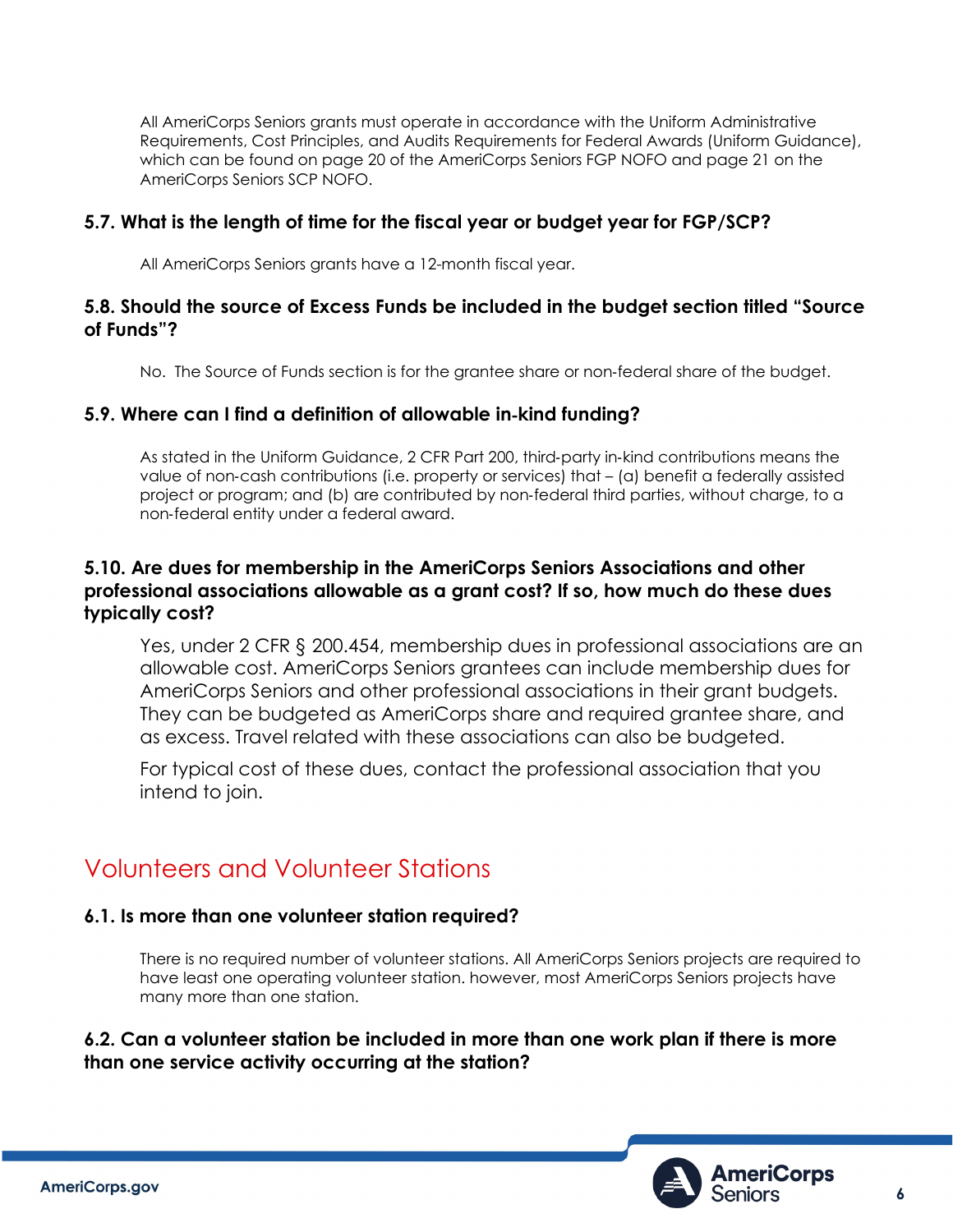Yes. Each work plan is developed based on the service activities selected for an output/outcome pair, not based on one particular volunteer station. One volunteer station may have many service activities occurring there and so may appear in more than one work plan.

#### **6.3. Where can I find a list of station types for the station roster?**

If your application is selected for funding, the station roster must be submitted no later than 6 months from award start date. Your application should be submitted in eGrants without the station roster section completed. It is required that at least one active volunteer station be listed on the station roster for each Geographic Service Area (GSA) list on the application.

### <span id="page-7-0"></span>Appendix A

#### **7.1. If my application is selected for funding, can I later add other service areas to my project that are not currently served by another AmeriCorps Seniors FGP or SCP?**

No. Currently there is not a process for approving additional service areas or expanding into new geographic areas. Only those areas listed in Appendix A are currently available for funding.

#### **7.2. Will an open service area be awarded to just one organization, or can it be split between multiple awards?**

This depends. Each application will be evaluated, and opportunities will be awarded based on the strength of the application and the populous of the proposed service area. There could be a situation where a service area that includes tribal land could be awarded to one applicant and the remainder of the service area could be awarded to another applicant. AmeriCorps Seniors will notify awarded applicants of accepted service locations at the conclusion of the competition.

#### **7.3. Why don't I see my area in Appendix A?**

This year's competition is specifically to AmeriCorps Seniors' FGP and SCP programming in states that have recently closed programs. To keep resources within the effected states, AmeriCorps Seniors is offering funding to any county within the identified states that do not currently have active programs.

### <span id="page-7-1"></span>Performance Measures

#### **8.1. What is a work plan?**

A work plan is a part of the grant application used to show how the sponsoring organization's volunteers will serve in their communities and achieve specific results.

#### **8.2. How frequently will I report on performance measures? How much time per month does it involve?**